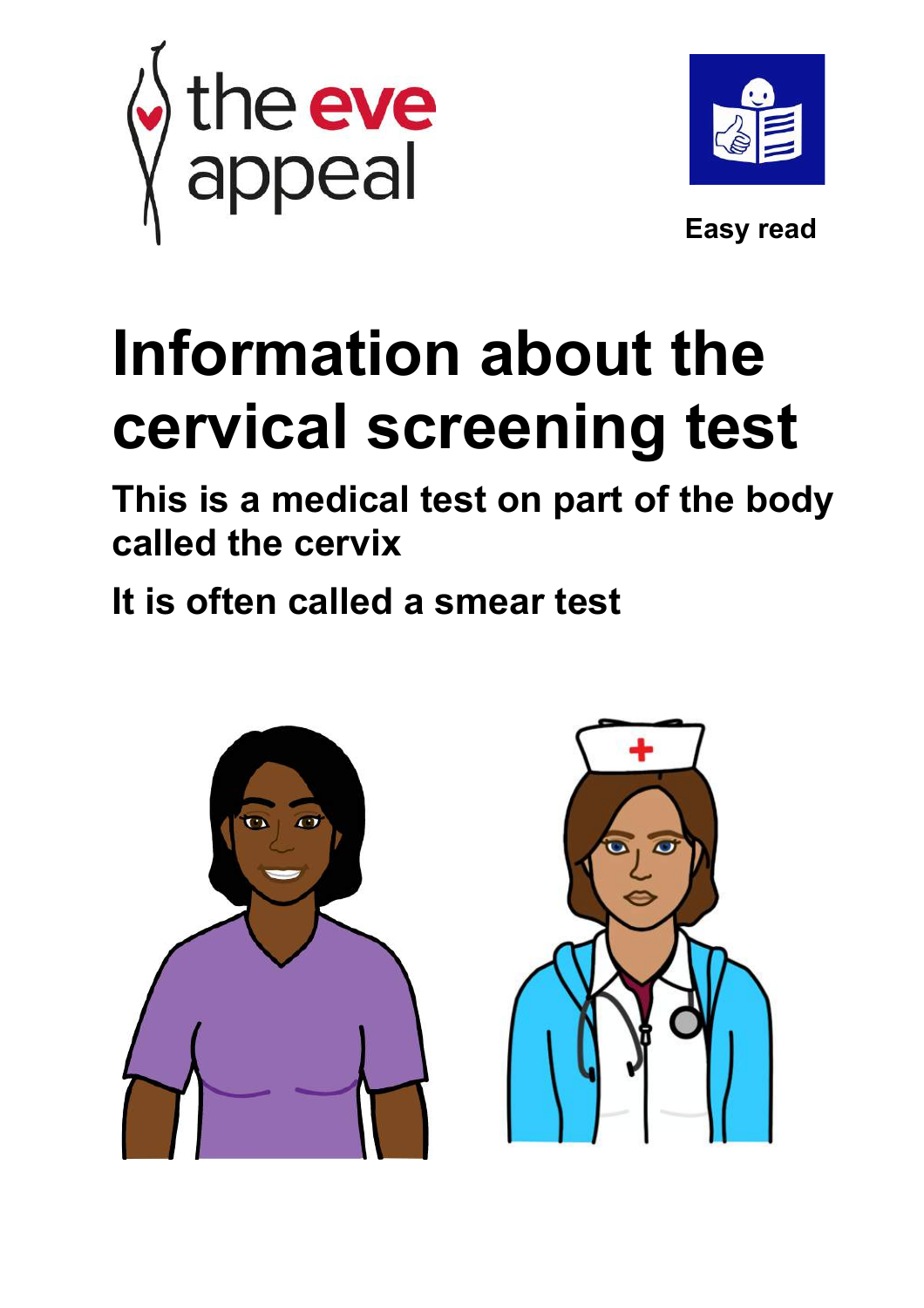

 $\overline{12}$ 

 $\overline{2}$ 

 $\circ$   $\circ$ 

 $\overline{13}$ 

 $10$  $\overline{11}$ 

15 16  $17$  $\overline{18}$  $\overline{19}$  $\overline{20}$ 

 $\overline{22}$  $\overline{23}$  $\overline{24}$  $\overline{25}$  $\overline{26}$  $\overline{27}$ 

 $\overline{29}$  $\overline{30}$  $\overline{31}$ 

## **What is in this leaflet**

|                |                                                    | Page |
|----------------|----------------------------------------------------|------|
|                | About the cervical screening test                  | 3    |
|                | Why cervical screening tests are<br>important      | 5    |
|                |                                                    |      |
| 14<br>21<br>28 | When you will get the cervical screening<br>test   | 6    |
|                | What will happen at the cervical screening<br>test | 8    |
|                |                                                    |      |

**What happens after the cervical screening 9 test**



What to do if you feel worried about 10 **the cervical screening test.**

**Or if you have any questions**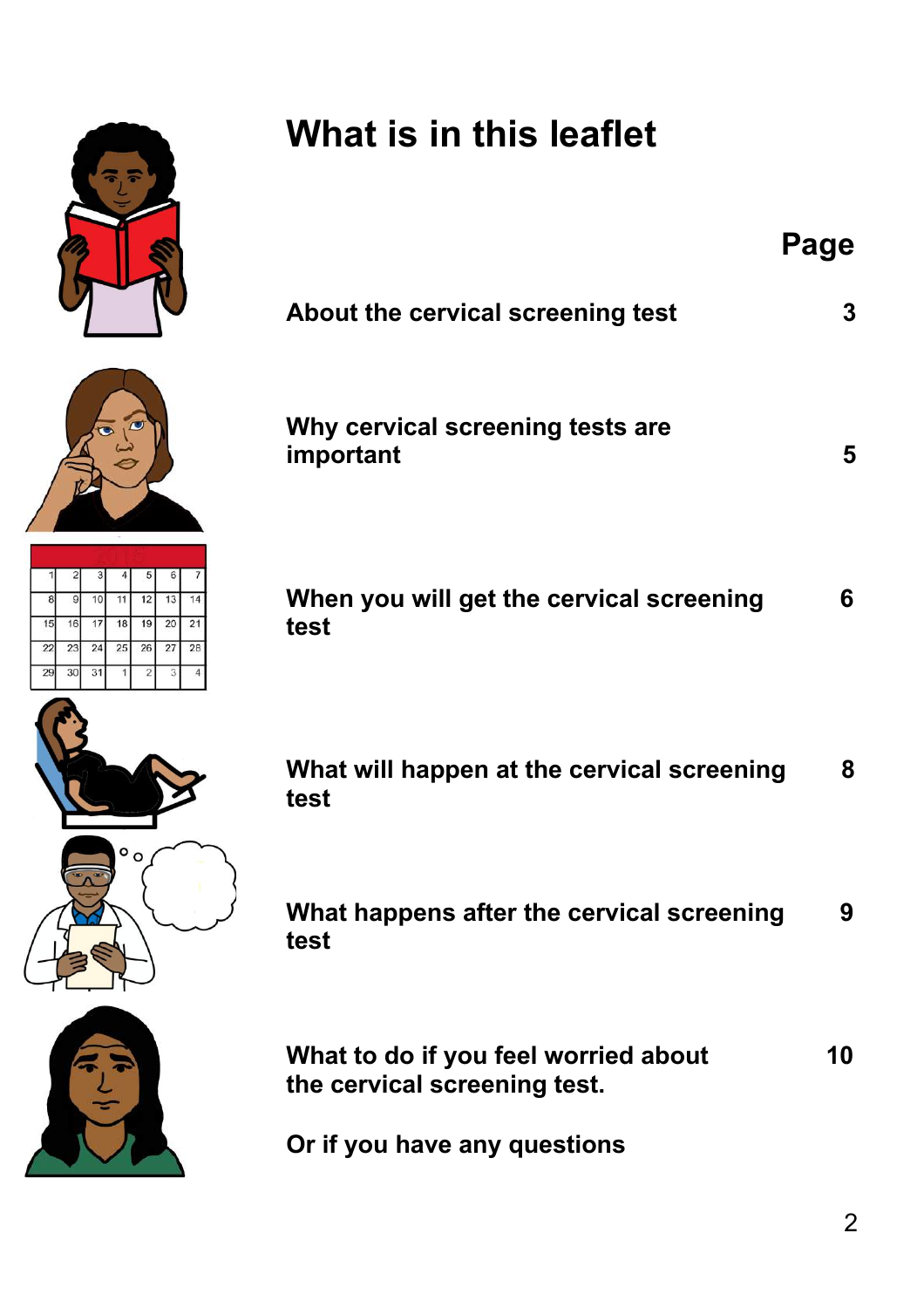

### **About the cervical screening test**

The cervical screening test is often called a **smear test**.

It is a test that a doctor or nurse does on a part of your body called the **cervix**.

Women and some other people have a cervix.

The cervix is inside your body near your vagina if you have one.

It looks a bit like a donut.



The cervical screening test checks that part of your body to make sure it is healthy.

It can help to stop a type of cancer called **cervical cancer**.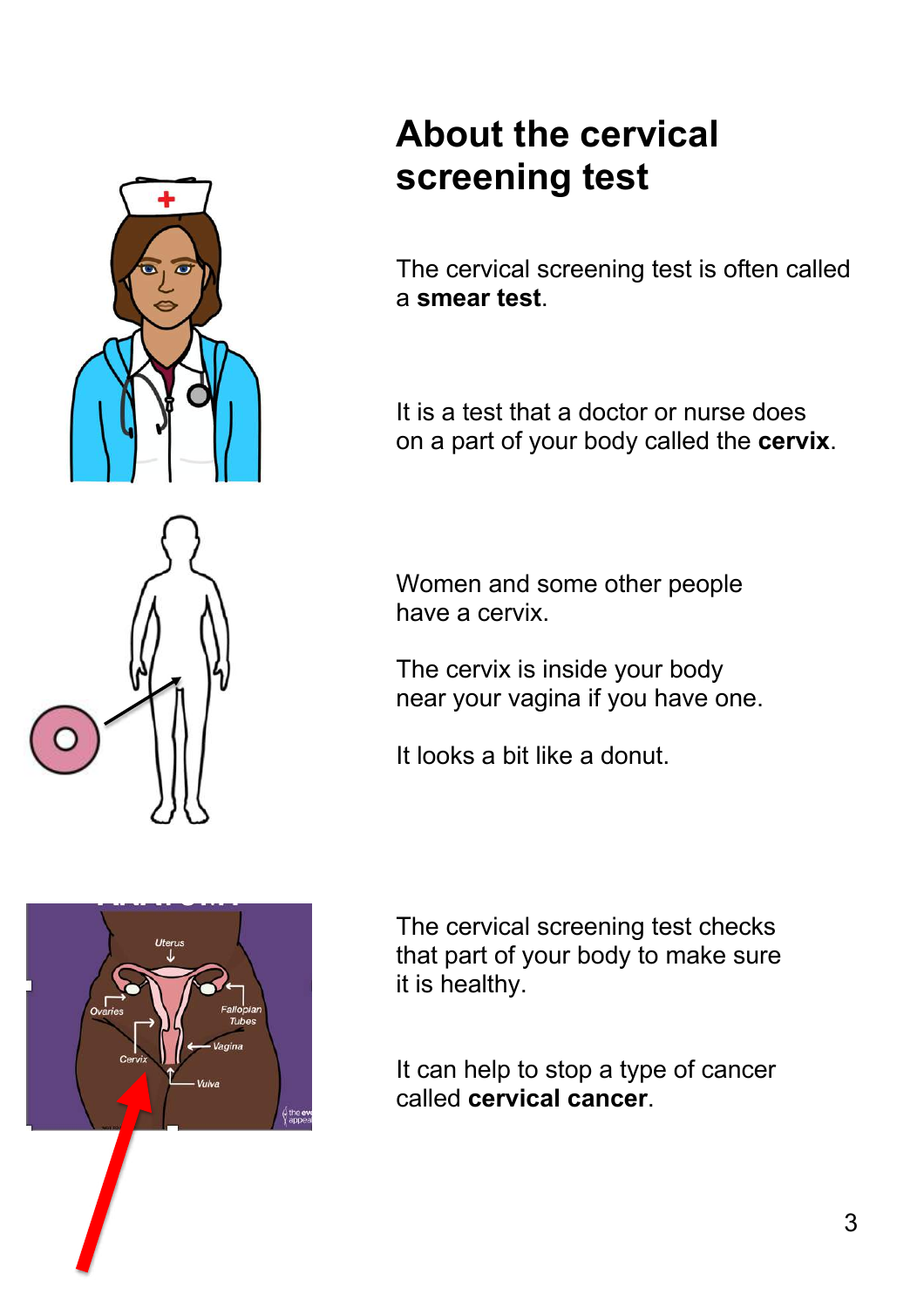

People aged 25 to 64 can get the cervical screening test.

The test is safe to have.

Everyone with a cervix should be asked to have a cervical screening test.

That also includes:

- Men who have a cervix.
- Women who have only had sex with women.
- People who have never had sex.
- People who have had a vaccine called an HPV vaccine.
- Some people who have had another cancer near that part of the body.

Like vaginal, ovarian or vulval cancer.





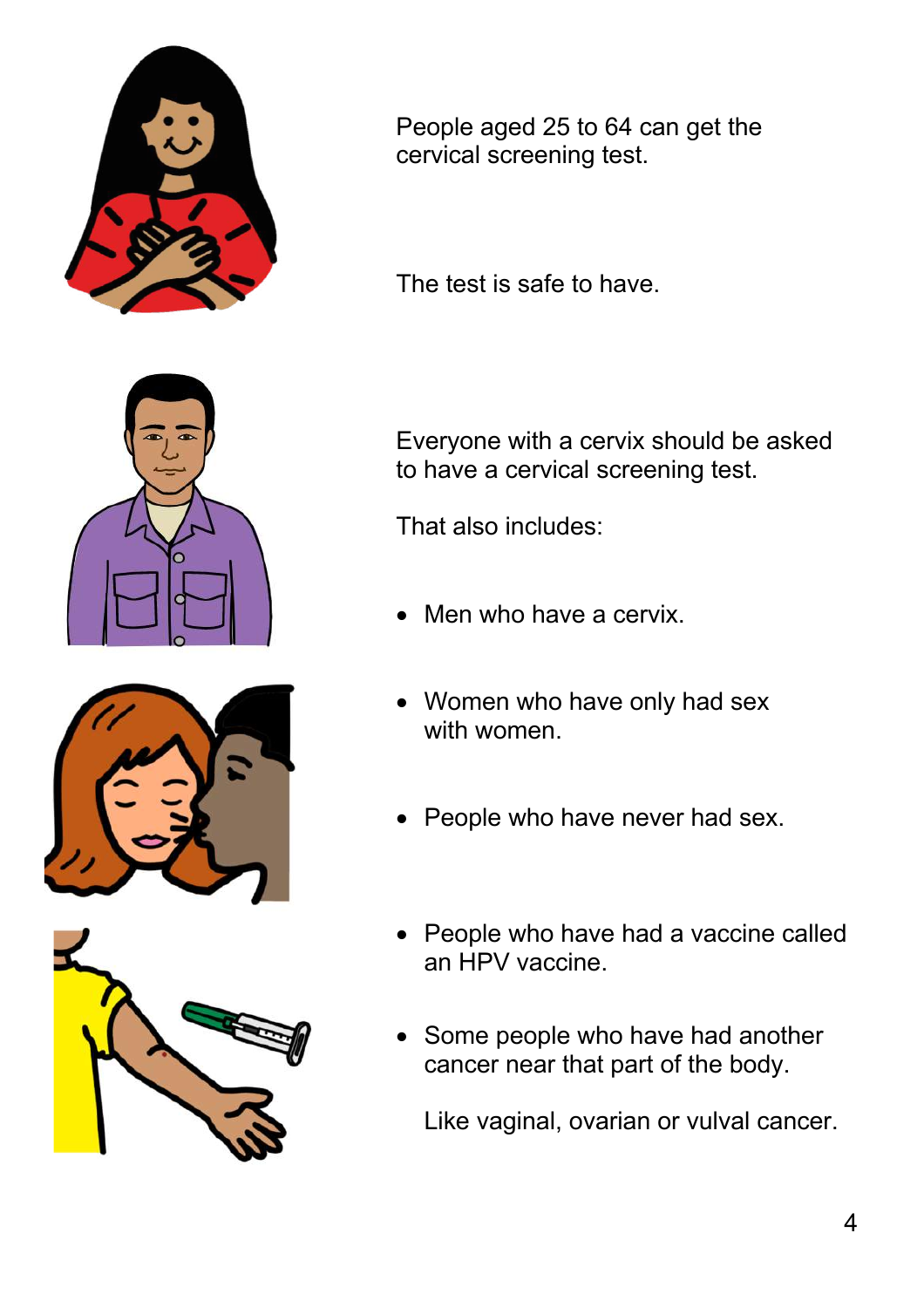

### **Why cervical screening tests are important**

The cervical screening test can check for any changes in your cervix.

Sometimes changes in the cervix can lead to a cancer called cervical cancer.



The cervical screening test does not tell you if you have cervical cancer.

But it tells you about any changes that could lead to cervical cancer.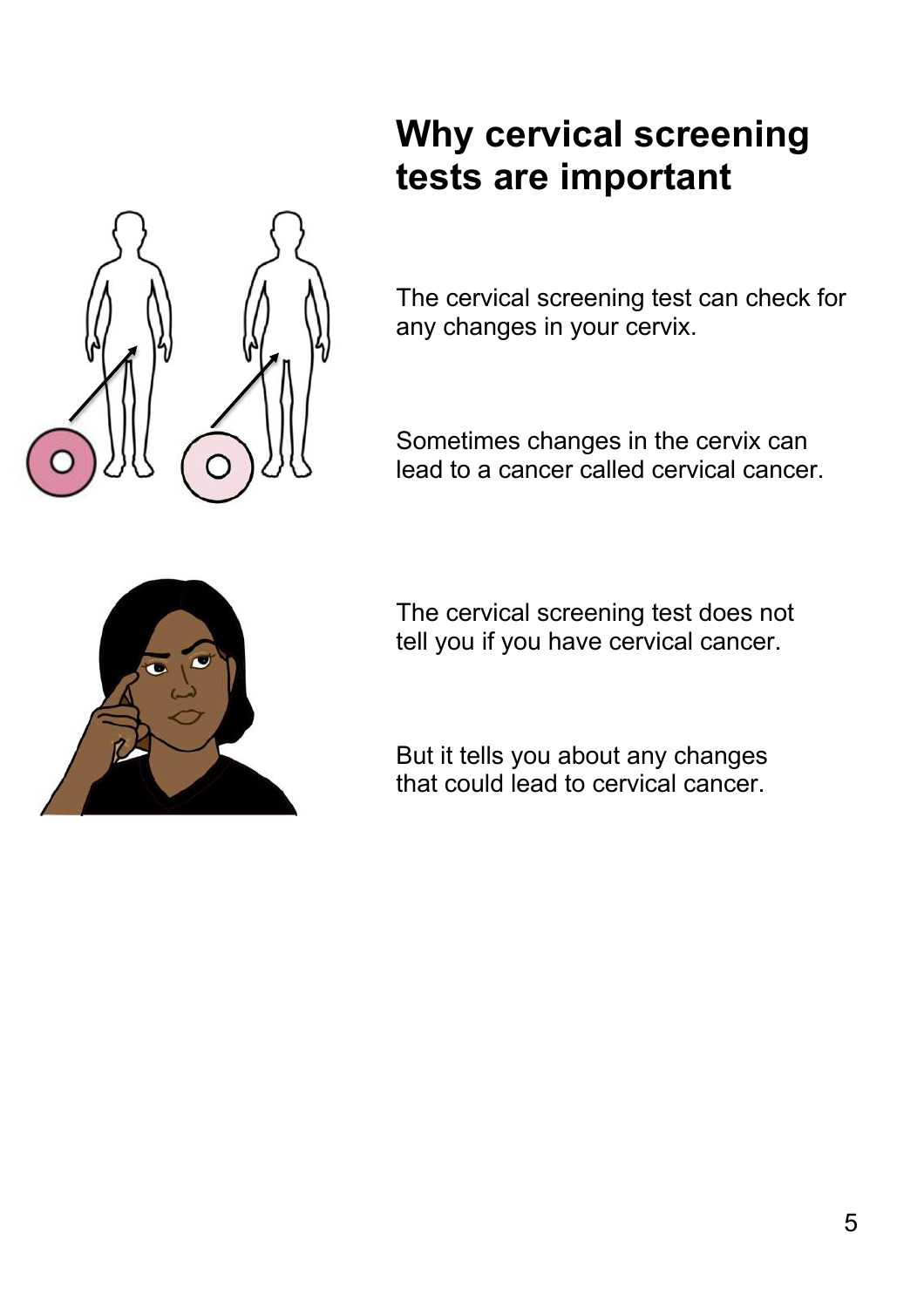

### **When you will get the cervical screening test**

When you are 25 years old you should get a letter about your first cervical screening test.

The letter will be from your doctor.

You can then book the test with your doctor.

#### **Until you are 50 years old**

You will be asked to come for a cervical screening test every 3 to 5 years.

#### **From 50 years old to 64 years old**

You will be asked to come for a cervical screening test every 5 years.



|    | 2  | 3  | 4  | 5              | 6  |    |  |  |
|----|----|----|----|----------------|----|----|--|--|
| 8  | 9  | 10 | 11 | 12             | 13 | 14 |  |  |
| 15 | 16 | 17 | 18 | 19             | 20 | 21 |  |  |
| 22 | 23 | 24 | 25 | 26             | 27 | 28 |  |  |
| 29 | 30 | 31 |    | $\overline{2}$ | 3  |    |  |  |

|    | 2  | з  | 4  | 5              | 6  |    |  |  |  |  |
|----|----|----|----|----------------|----|----|--|--|--|--|
| 8  | 9  | 10 |    | 12             | 13 |    |  |  |  |  |
| 15 | 16 | 17 | 18 | 19             | 20 | 21 |  |  |  |  |
| 22 | 23 | 24 | 25 | 26             | 27 | 28 |  |  |  |  |
| 29 | 30 | 31 |    | $\overline{2}$ | 3  | 4  |  |  |  |  |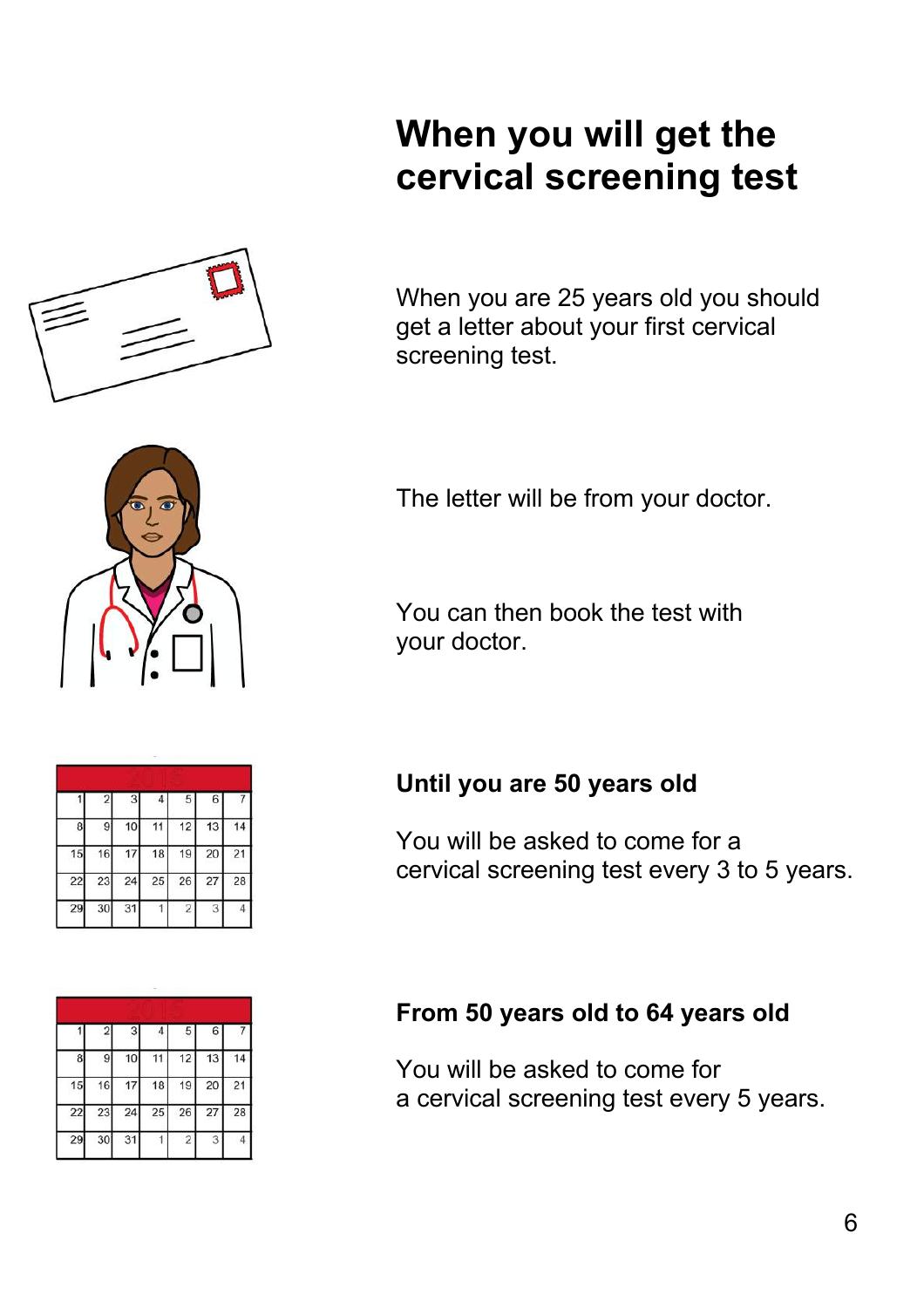

You might be asked to come for more cervical screening tests.

For example, if the doctor thinks you have more chance of getting cervical cancer.

You can still ask for cervical screening tests when you are older than 65 if you want them.

#### **If you don't get a letter about your cervical screening test**

You can call your doctor if you think you should get a letter.

Some people might not get a letter about the cervical screening test.

For example, if you have told the doctor you are male you might not get a letter.

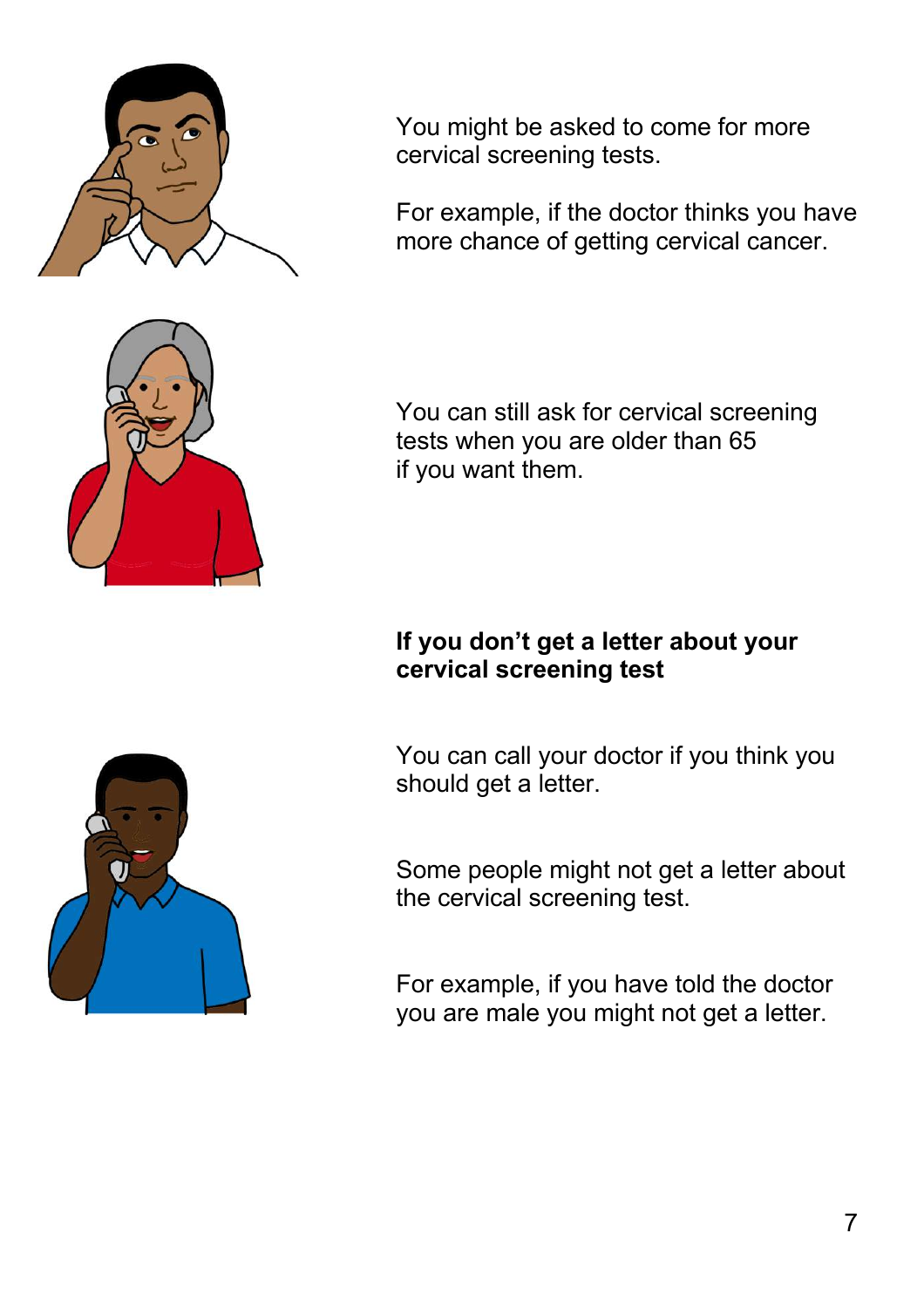### **What will happen at the cervical screening test**



The doctor or nurse will put a small tool into your vagina.

That will help them to see the cervix.



Then the doctor or nurse will take some cells from your cervix.

Cells are very small things that live in your body. You have lots of them.



The doctor or nurse will use a soft brush to take the cells from your cervix.



You might feel something when the cervical screening test happens.

It might feel a bit strange or uncomfortable.

But it should not be painful.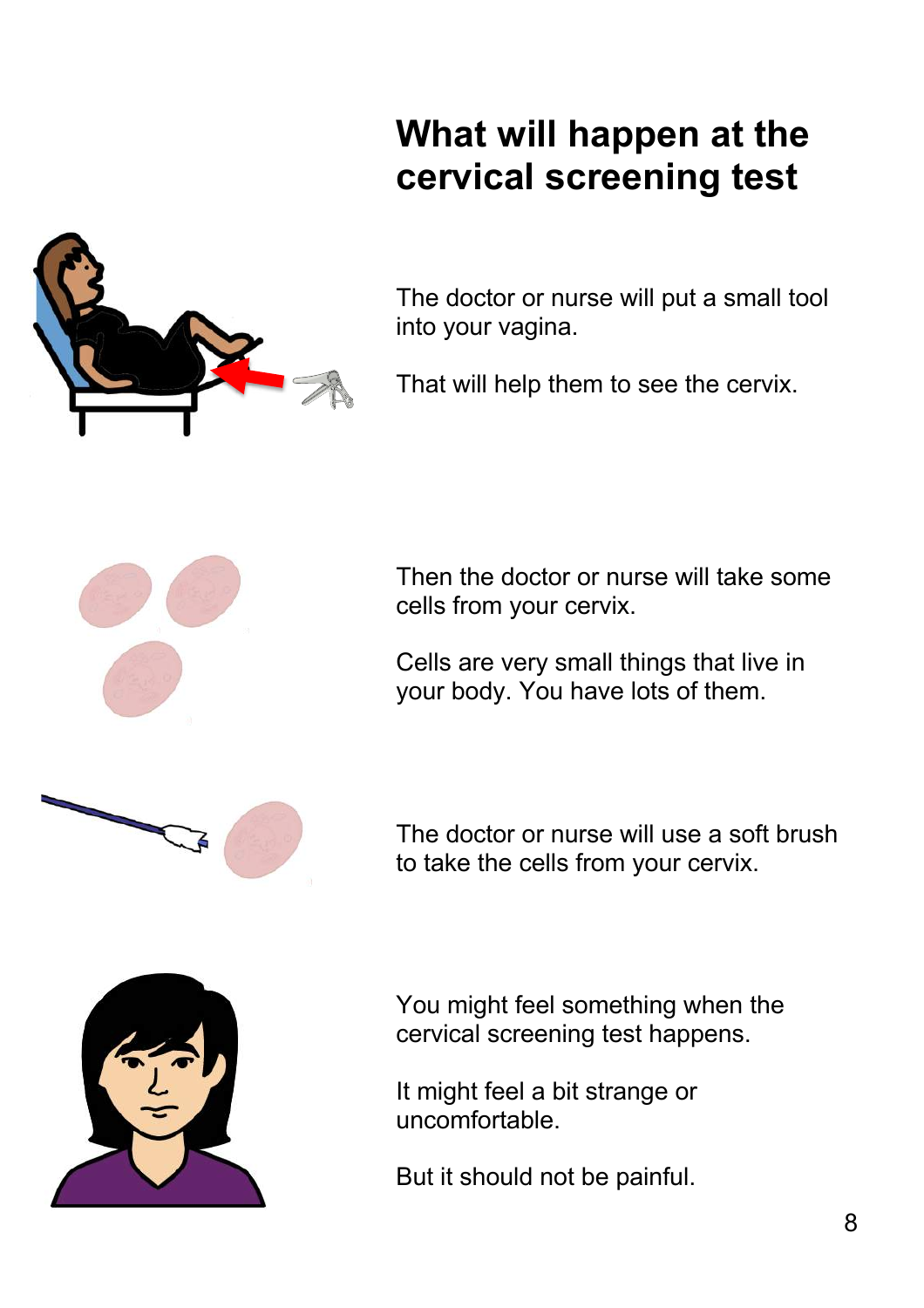

### **What happens after the cervical screening test**

The doctor or nurse will send the cells they got from your cervix to be tested.



The test will see if you have a virus called **Human Papilloma Virus**.

Or **HPV virus** for short.

This is a virus that can sometimes cause cervical cancer.



### **If you have the virus**

The test will check if the cells in your cervix could cause cancer in the future.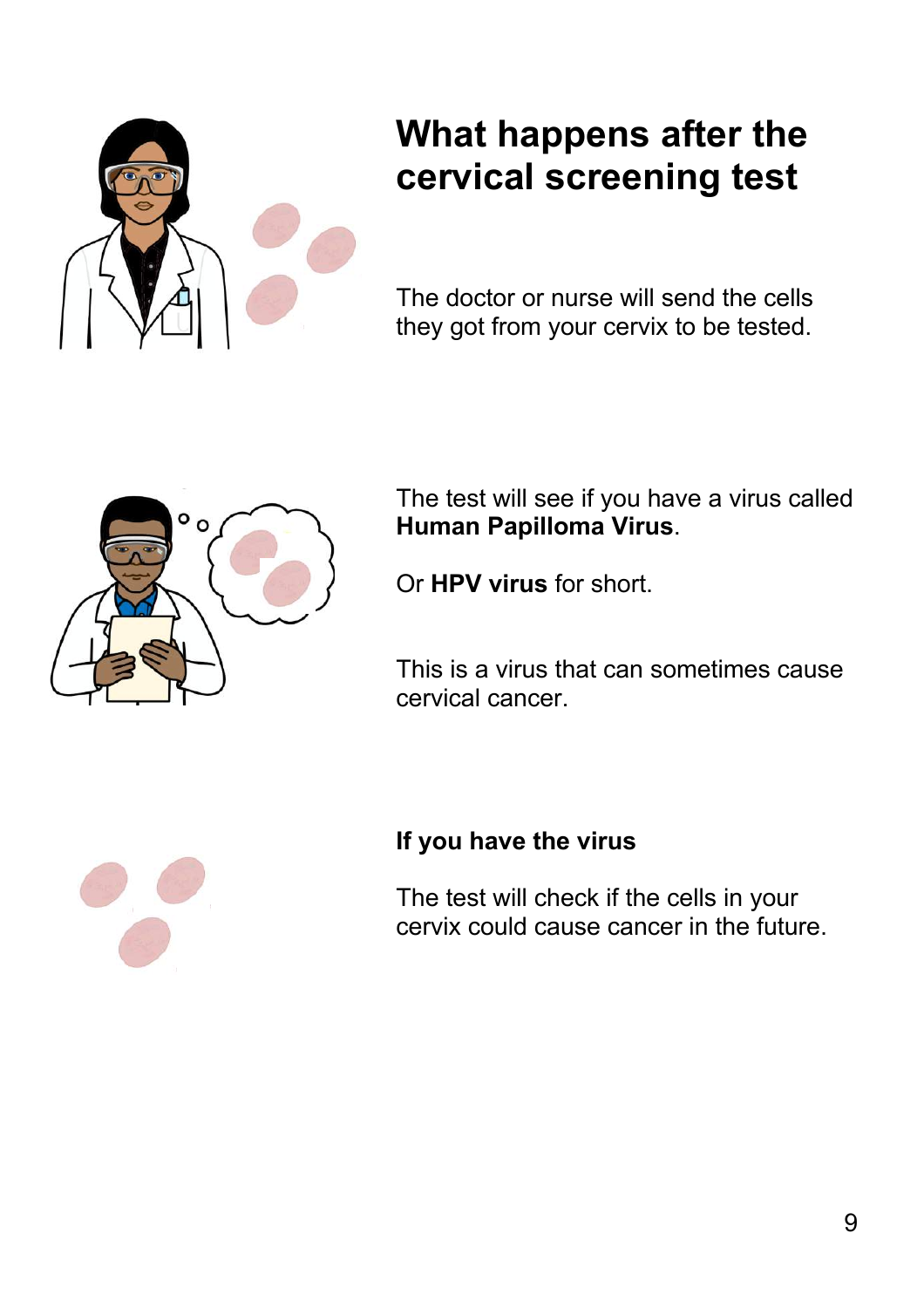**What to do if you feel worried about the cervical screening test**

### **Or if you have any questions**



**1. If you are worried about anything you can speak to your doctor or nurse before the test**

You can ask your doctor or nurse any questions you want to about the test.



The doctor or nurse can help you.

For example, they can sometimes change the cervical screening test a bit if you are worried it might hurt.

They can often use a smaller tool to do the cervical screening test.

They can also put lots of liquid on the tool to make it easier to put in your body.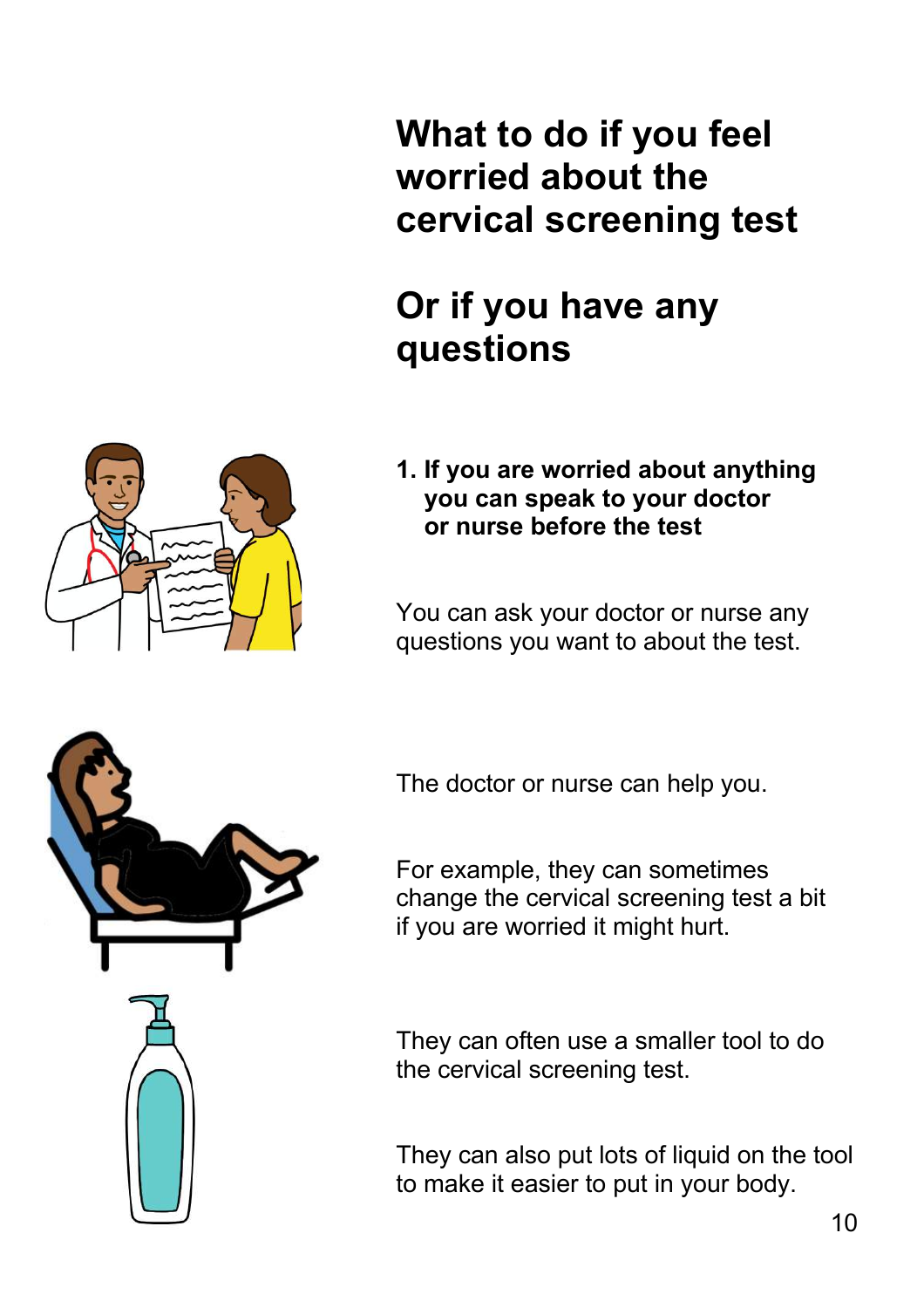

#### **2. Tell the doctor or nurse anything that you need to feel OK for the cervical screening test**

For example, if you are a man and you want the doctor or nurse to call you he, not she.

#### **3. Try to relax at your cervical screening test**

Think about what helps you to relax.

You can also take deep breaths to help you relax.

Or you can take other things like music to listen to. Or someone to support you.



**4. You can ask the doctor or nurse to stop any time during the cervical screening test**

You don't have to have the cervical screening test at that time if it is too hard for you.

You can have the cervical screening test at another time.

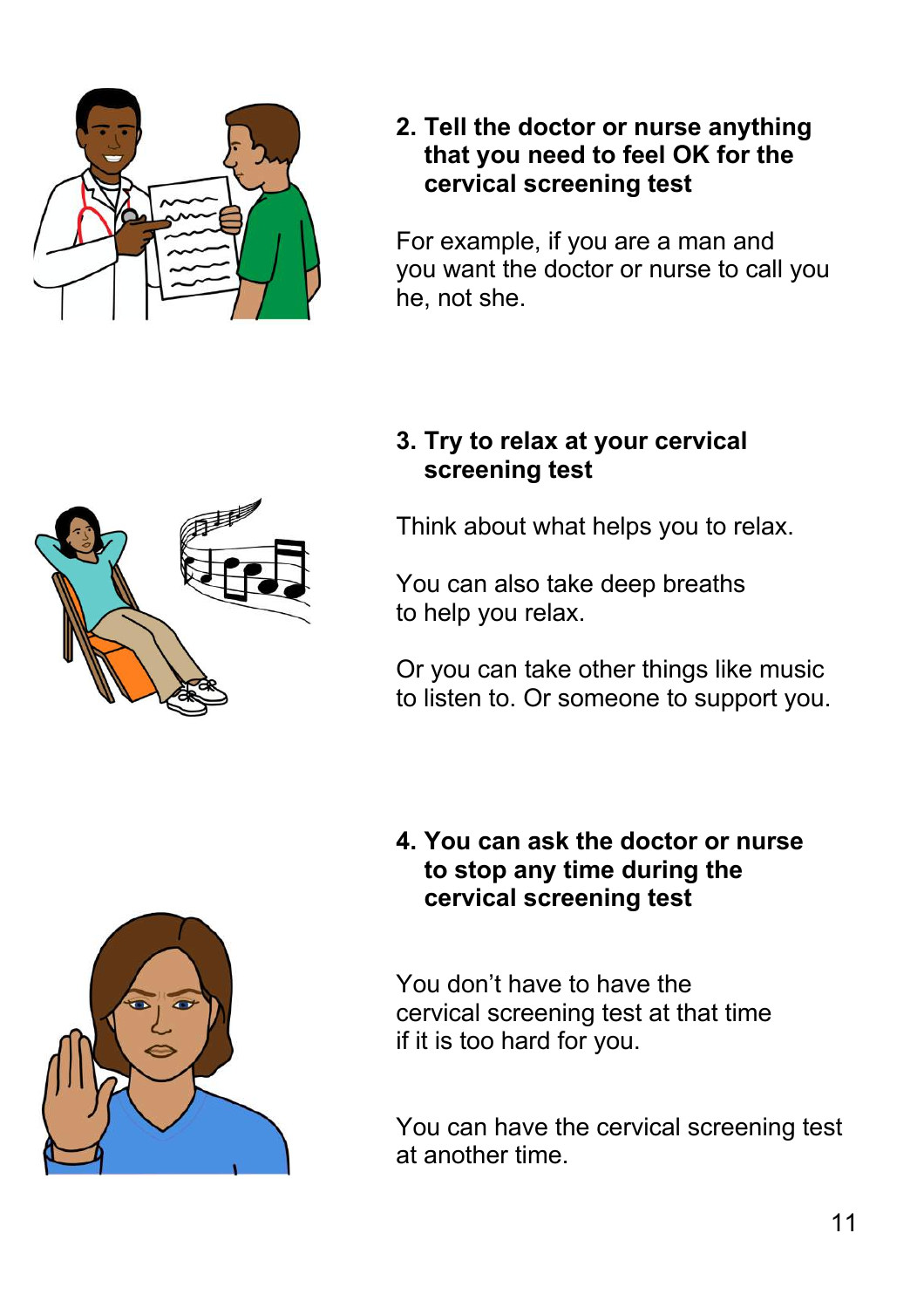

Or you can sometimes go to another place to have your cervical screening test.

For example, another health place where they have more things to make the cervical screening test easier.

#### **5. You don't have to have a cervical screening test at the first appointment**

You might need more than one appointment to feel OK about having a cervical screening test.

You might want to meet the doctor or nurse first to talk about the test.

Or you might want to see what the doctor or nurse uses to do the test.

#### **6. You might choose not to have a cervical screening test at all if you find it very hard**

But speak to your doctor or nurse first.

They can talk to you about any risks if you don't have the test. Or any other choices you have.